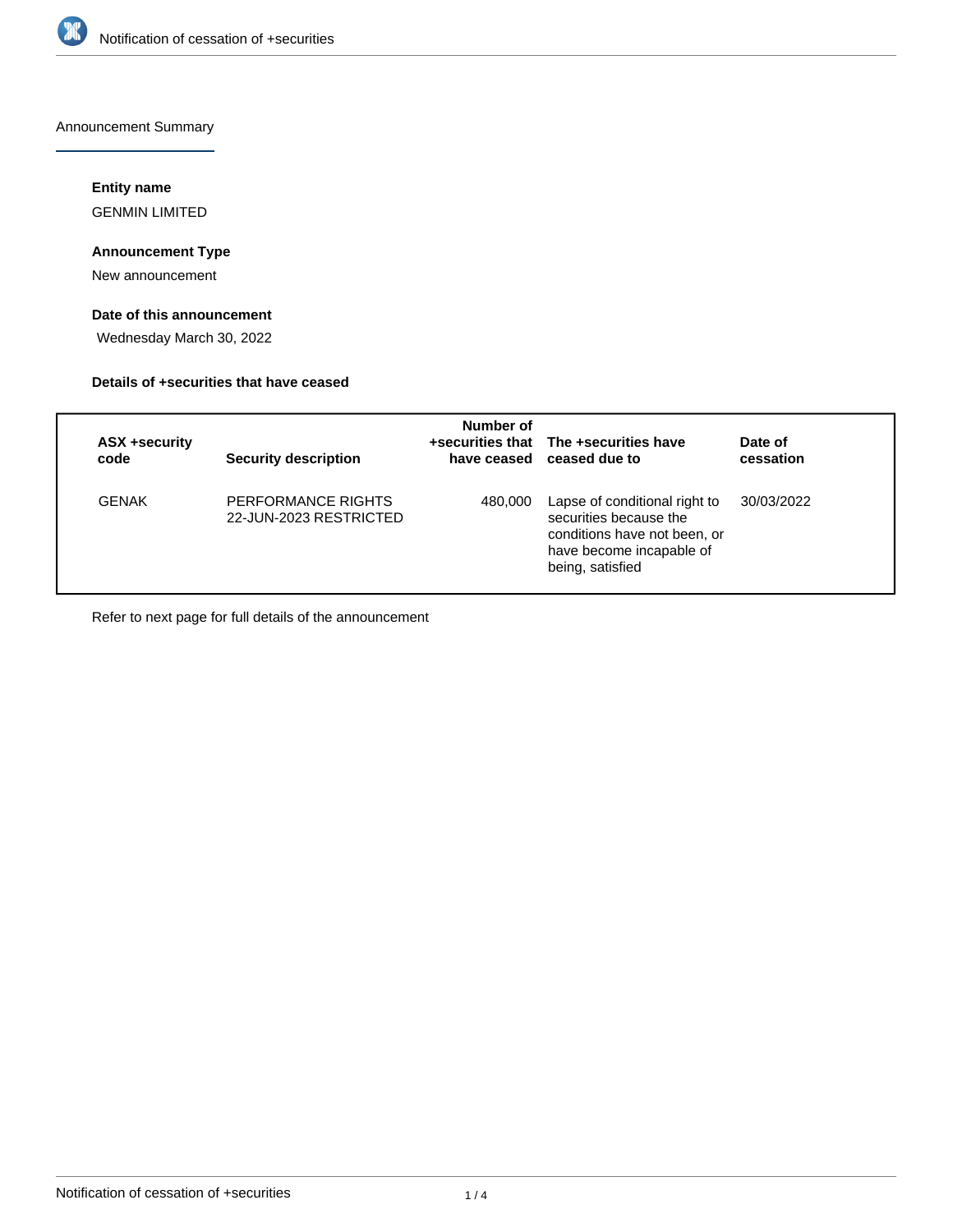

# Part 1 - Announcement Details

# **1.1 Name of +Entity**

GENMIN LIMITED

We (the entity named above) provide the following information about our issued capital.

**1.2 Registered Number Type** ABN

**Registration Number** 81141425292

**1.3 ASX issuer code** GEN

### **1.4 The announcement is** New announcement

# **1.5 Date of this announcement**

30/3/2022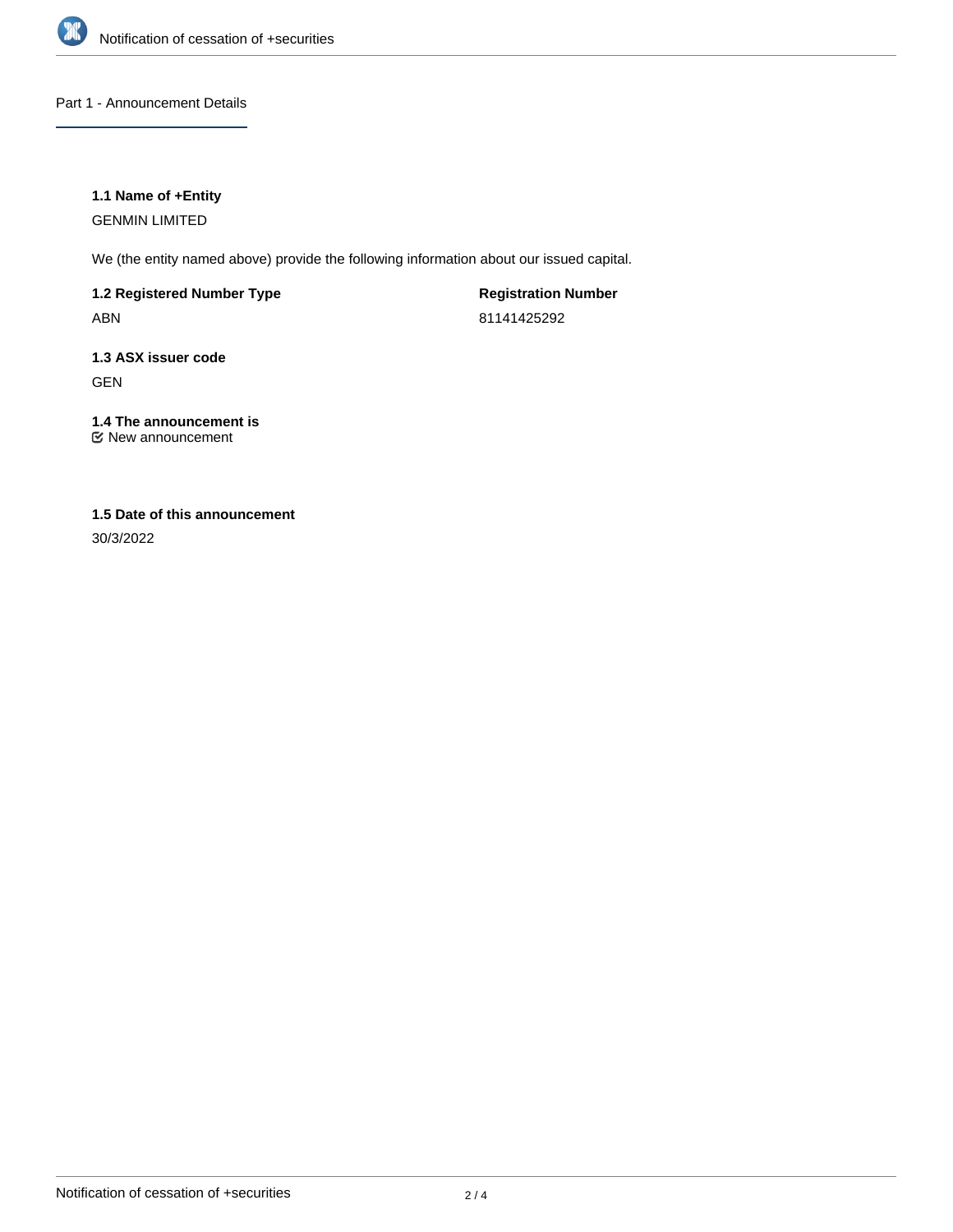

### Part 2 - Details of +equity securities or +debt securities that have ceased

### **ASX +Security Code and Description**

GENAK : PERFORMANCE RIGHTS 22-JUN-2023 RESTRICTED

### **Unquoted +equity securities that have ceased**

**Number of securities that have ceased**

480,000

#### **Reason for cessation**

Lapse of conditional right to securities because the conditions have not been, or have become incapable of being, satisfied

**Is the entity paying any consideration for the cessation?** No

30/3/2022

**Any other information the entity wishes to notify to ASX about the cessation?**